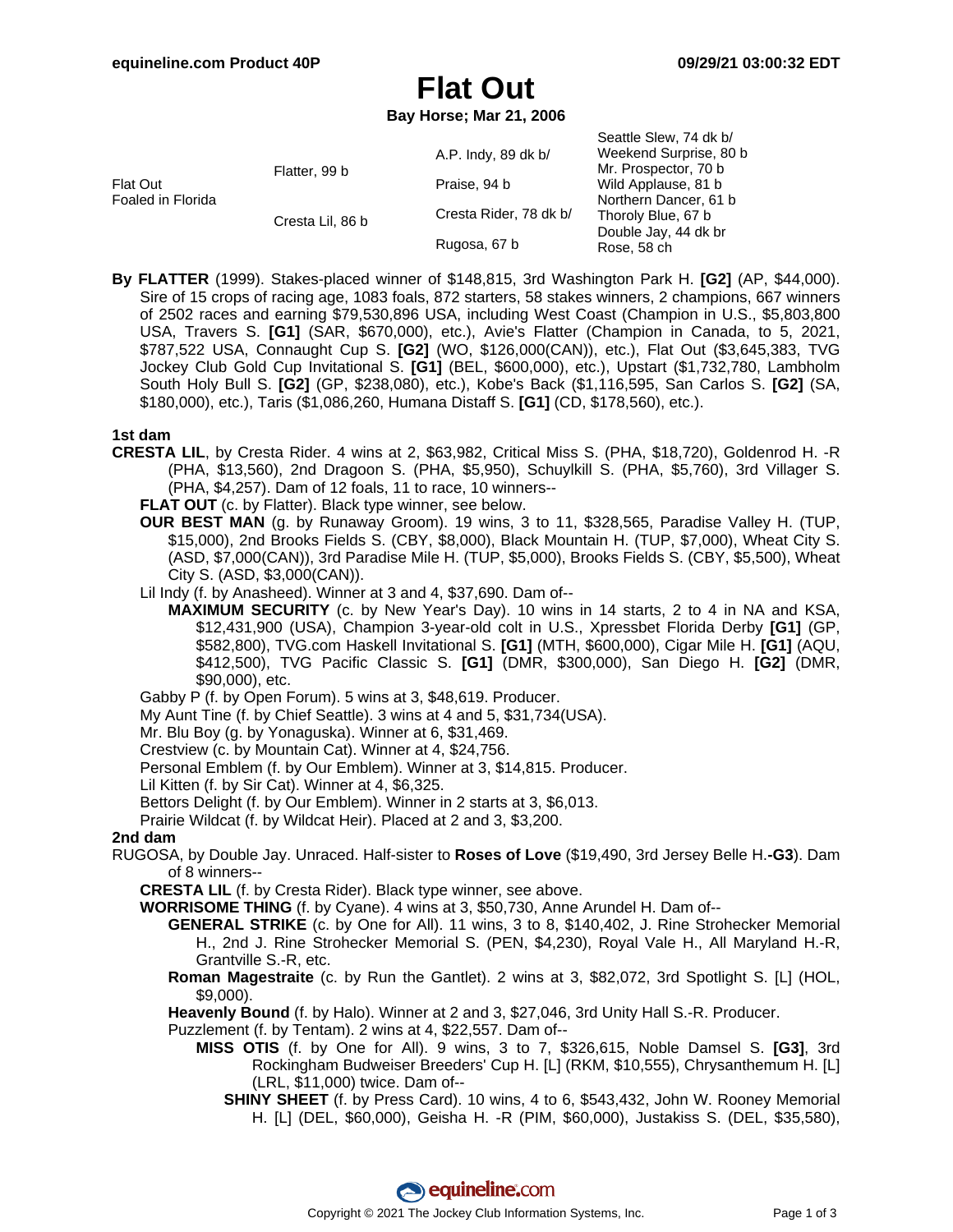# **Flat Out**

### **Bay Horse; Mar 21, 2006**

- Cordially S. (DEL, \$35,100), Alma North S. -R (TIM, \$24,000), etc.
- Only a Rose (f. by Groton). Winner at 3, \$4,430. Dam of--
	- **Quiero Dinero** (c. by Pretense). 5 wins at 3 and 5, \$56,010, 2nd Arizona Downs Derby, 3rd Santa Fe Derby. Sire.
- Unison (c. by Cyane). 3 wins at 4 and 5, \$28,986.
- Mohawk Trail (c. by On the Warpath). 4 wins at 3 and 8, \$27,481.
- Cyane's Double (c. by Cyane). 2 wins at 3, \$17,800. Sire.
- Big Bad Blade (c. by Blade). Winner at 3, \$10,100. Sire.
- Juscody (c. by Riverman). Winner at 4.
- Rose Above (f. by Hagley). Unraced. Dam of--
	- **J. T.'S PET** (g. by Magesterial). 23 wins, 2 to 10, \$797,496, Jim Beam S. **[G3]**, Louisiana Derby **[G3]**, 2nd Stephen Foster H. **[G3]**, 3rd Midwest H. [L] (HAW, \$5,720), Louisiana H. (FG, \$2,357), etc.
	- **ONGOING MISTER** (c. by Valdez). 5 wins, 3 to 6, \$237,450, Berkeley H. [LR] (GG, \$33,600), Sam J. Whiting Memorial H. (PLN, \$25,800), 2nd All-American H. **[G3]**, Gold Rush H. [L] (GG, \$20,000), Vallejo Day H. [L] (SOL, \$10,000), etc. Sire.
	- Baby North (f. by Northern Baby). Winner at 3, \$11,115. Dam of--
		- **GOT KOKO** (f. by Signal Tap). 7 wins at 3 and 4, \$960,946, La Brea S. **[G1]** (SA, \$120,000), Lady's Secret Breeders' Cup H. **[G2]** (SA, \$180,000), La Canada S. **[G2]** (SA, \$120,000), El Encino S. **[G2]** (SA, \$90,000), Torrey Pines S. -R (DMR, \$49,230), etc. Producer.
		- **Runaway Chanel** (f. by Runaway Groom). Winner at 2, \$50,560, 3rd Sorority S. **[G3]** (MTH, \$11,000). Dam of--
			- **Runaway Brute** (g. by Purge). 8 wins, 3 to 6, \$238,899, 2nd Lil E. Tee H. -R (PID, \$15,000).
	- Rosy Strikes Back (f. by Marshua's Dancer). Unraced. Dam of--
		- **BUFALO ERIK** (g. by Baldski). 8 wins, 2 to 5, \$97,940, Stephen J. Fisher S. (HIA, \$17,460), 3rd Roman Brother S. -R (CRC, \$5,500).

#### **3rd dam**

- ROSE, by Sailor. 3 wins at 2, \$17,506. Sister to **BOSUN** (\$56,311, Ocean City S., etc., sire), half-sister to **THORN** (\$59,639, El Encino Claiming S., sire). Dam of 6 winners--
	- **Roses of Love** (f. by Dancer's Image). 2 wins at 3, \$19,490, 3rd Jersey Belle H.**-G3**. Dam of--
		- **ROSES FOR SHELLY** (f. by For The Moment). 5 wins, 2 to 4, \$51,251, Akamina H., 2nd Sonoma H., Northlands Oaks, Ken Pearson Memorial S., 3rd Highlands S., etc. Producer.
			- Sister Bear (f. by For The Moment). Winner at 3 and 4, \$33,362. Dam of--
				- **MADAM BEAR** (f. by Dreadnought). 8 wins, 3 to 5, \$263,631, Queen Breeders' Cup S. (TP, \$44,493), 2nd Brown & Williamson H. **[G3]**, Abrogate H. [L] (CD, \$13,090), Honorable Miss S. [L] (SAR, \$11,594), 3rd Chicago Budweiser Breeders' Cup H. **[G3]**, etc. Dam of--
					- **TARLOW** (f. by Stormin Fever). 4 wins, 2 to 4, \$439,740, Santa Margarita Invitational H. **[G1]** (SA, \$180,000), La Canada S. **[G2]** (SA, \$120,000), 2nd Oak Leaf S. **[G2]** (SA, \$50,000), 3rd El Encino S. **[G2]** (SA, \$18,000).
				- **Rainbow Bear** (g. by Java Gold). 7 wins, 3 to 7, \$122,164, 2nd Kentucky Colonel S. (ELP, \$10,000).
				- Sassy Bear (f. by Cherokee Run). 4 wins, 3 to 6, \$176,408. Dam of--
					- **R SASSY LASS** (f. by Exclusive Quality). 3 wins at 2 and 3, \$174,455, Sandpiper S. (TAM, \$60,000), Stonehedge Farm South Sophomore Fillies S. -R (TAM, \$45,000), 2nd Old Hat S. **[G3]** (GP, \$19,600), 3rd Minaret S. (TAM, \$5,000).
					- **Kodiack Kutie** (f. by Saint Anddan). 12 wins, 2 to 4, \$64,869, 2nd Clasico Ano Nuevo S. [L].
	- Briar (f. by Tom Rolfe). 3 wins at 3, \$15,430. Dam of--
		- **Ute Peak** (f. by Cornish Prince). 8 wins, 3 to 5, \$114,327, 2nd San Jose H., Portola S., San Mateo Express H., 3rd Richmond H. twice, Fleet Diver H., etc. Producer.
		- Hillybob (f. by Personality). 3 wins at 2 and 3, \$25,905. Dam of--
			- **CAUTIOUS DEE** (f. by With Caution). 3 wins at 2 and 4, \$72,595, Lady Luck S. (LAD, \$30,000).
			- **Hadnot** (g. by With Caution). 11 wins, 2 to 7, \$184,524, 2nd Texas Thoroughbred Breeders' Association Sale Futurity -R (BND, \$14,472).